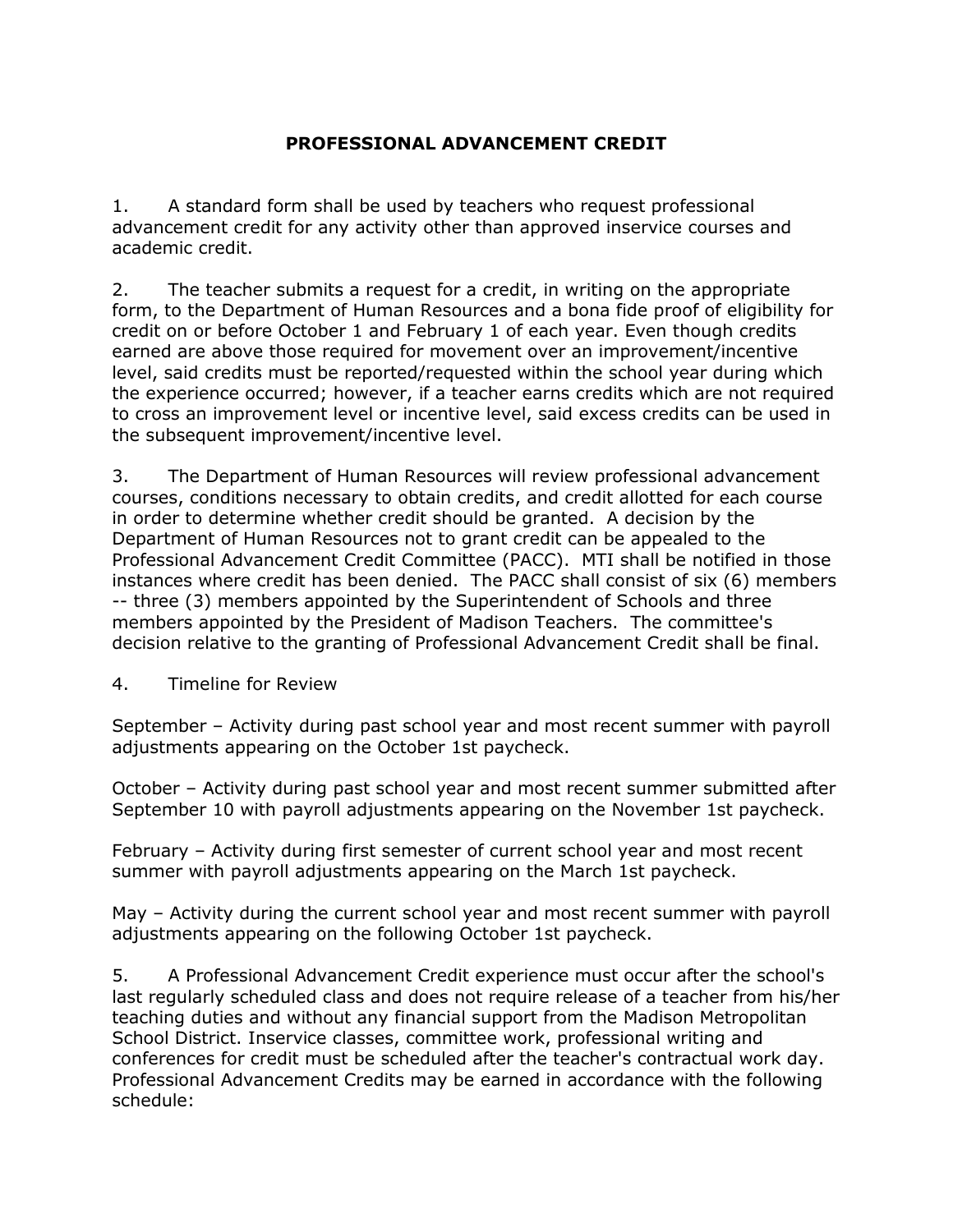## a. MMSD Organized Class

1) An organized class refers to a study class that is created by any person, group of persons, or department within the Madison Metropolitan School District. Such a class must be approved by the Superintendent or his/her designee PRIOR to the first meeting of the class. No deviation from this policy is allowed. Before a previously-approved class can be reoffered to a new group of participants, that class must be reapproved by the Superintendent or his/her designee.

2) Ten (10) hours of organized class study during noncontract time is equal to one credit.

3) The coordinator of the class must certify to the Department of Human Resources, in writing, a list of teachers who have satisfactorily completed the class and therefore are eligible for credit.

#### a. Non-District Courses

1) A maximum of three (3) credits will be awarded for any single course or learning experience. (A learning experience is defined as a complete unit of study resulting in completion of a stated set of objectives.)

2) If a course is listed on a transcript for a certain number of credits, it may not receive a higher number of PAC credits than is possible through credits given by the course provider.

3) Courses designed to build general life-enhancement skills or improve general health and wellness are not considered for PAC credit.

4) Under certain conditions as specified below the Professional Advancement Credit Committee will grant inservice credit for organized noncredit classes offered by other institutions, e.g., the University of Wisconsin, the University of Wisconsin Extension Division, the Madison Area Technical College, or Edgewood College. To be eligible for inservice credit each course:

a) must be presented to the PACC for review at least thirty (30) days prior to the first meeting of the course on the "Request for Advance Approval for Professional Advancement Credit" form.

b) must be judged by a majority of the PACC as providing an acceptable professional growth experience.

c) must be assigned an inservice credit estimate as agreed upon by a simple majority of the PACC.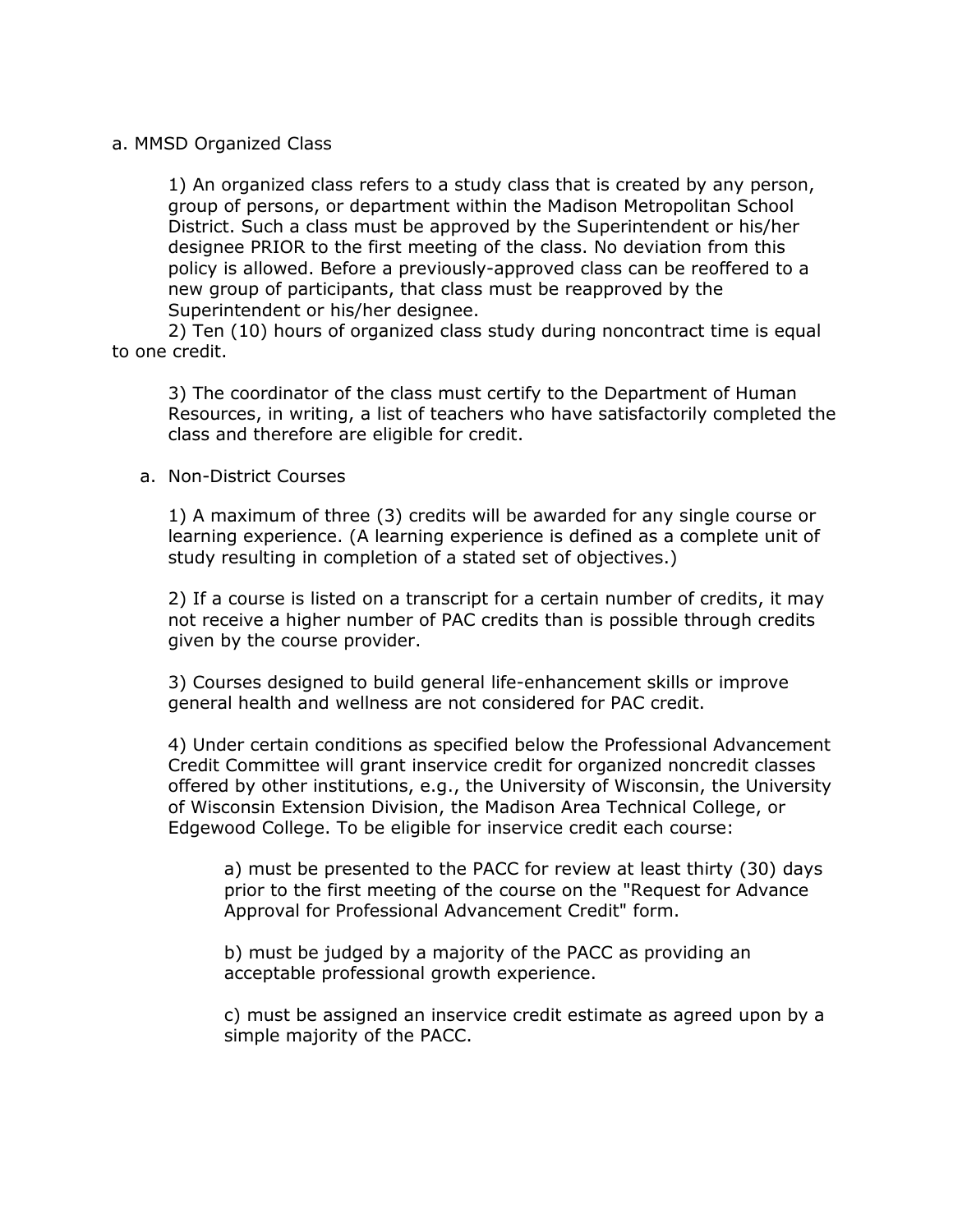d) must provide the participant with a certificate or letter of participation signed by an accountable agent of the institution (e.g., instructor, department head, registrar, etc.).

e) credits must be reported/requested within the school year during which the experience occurred (please refer to the timeliness under Section 2).

5) Instructors for an organized class may, in lieu of other compensation, choose to receive one (1) professional advancement credit for each ten (10) hours of in-class instructional time.

c. Independent Study Contract

1) An independent study contract represents an agreement between a teacher and the Professional Advancement Credit Committee for a specified body of professional improvement work to be performed by the teacher. Approval by the Professional Advancement Credit Committee must be obtained prior to undertaking any such activities for credit. A maximum of three (3) credits are available for any single learning experience.

- a) objectives: what the teacher wishes to learn
- b) rationale: why such learning is desirable

c) procedures, activities, timeline: how and when the learning will be accomplished

d) evaluation: how it will be known if the learning occurs

e) credit: the number of professional advancement credits to be earned by successful completion of the contract.

2) None of the activity (e.g., workshop, conference, organized class) specified in the independent study contract shall be used by the teacher to earn professional advancement credit apart from that to be earned through completion of the contract.

# d. Committee Work

1) School-related committee work such as Joint Instructional Committees, other Joint School-Related Committees in which the Professional Advancement Credit Committee agrees to provide credit, curriculum or textbook committees, or any other committee of this nature whose work and study entails a minimum of fifteen (15) hours of meetings per contract year during noncontract time shall qualify for credit.

2) Fifteen (15) hours of school-related committee work are equal to one credit.

3) Committee chairpersons are responsible for submitting, in writing on the "InDistrict Committee Work" form, to Staff and Organization Development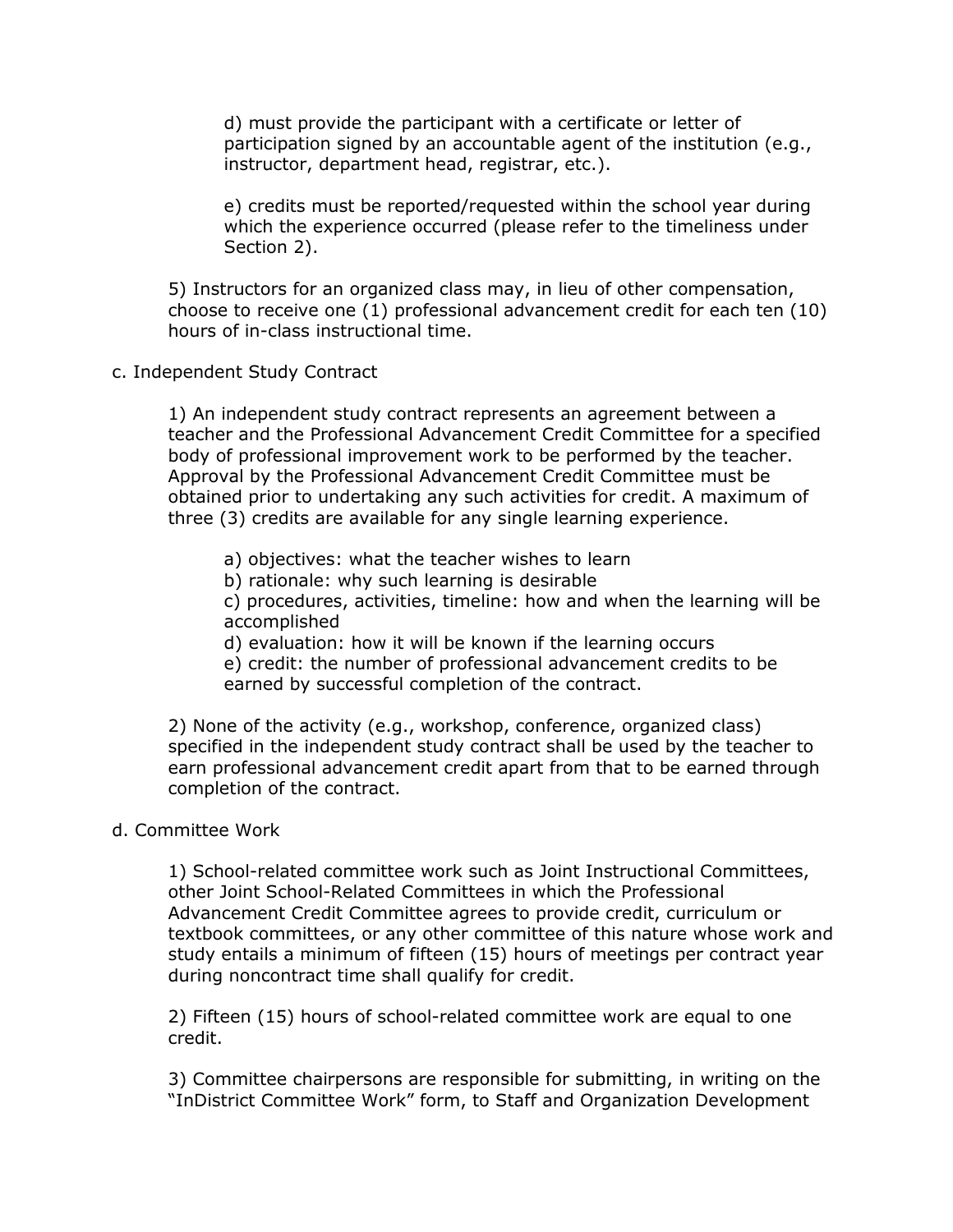the names of teachers who have performed satisfactorily on the committee and are requesting credit.

e. Committee Work (nonlocal)

1) Refers to serving on committees of a state or national professional organization that requires an expenditure of a minimum of fifteen (15) hours of time in a contract year.

2) Fifteen (15) hours of nonlocal committee work are equal to one credit. Credits may be granted in one-half or whole increments only. There will be a maximum of three (3) credits per year for work on any single committee.

3) Verification of committee membership must be made, in writing, to the Department of Human Resources with the teacher's request for credit.

## f. Professional Writing and Research

1) Professional articles that appear in any recognized professional publication, or are formally presented at any recognized professional convention or conference are eligible for credit consideration. The decision as to the credit granted for salary advancement purposes is determined by the Professional Advancement Credit Committee.

2) Upon the approval by the Professional Advancement Credit Committee such professional activity is equal to one credit.

3) An official copy of each published work or published abstract as it appears in a recognized publication or presented paper must be submitted to the Professional Advancement Credit Committee through the Department of Human Resources with each request for credit.

g. Conferences and Convention

1) Professional meetings such as the NEA's annual convention, a subject matter area meeting of one day or more, or any other such professional meetings.

2) No credit is granted for subject area meetings that take place at WEAC and SWEIO during their fall and spring conventions.

3) Attendance at professional workshops, institutes, seminars, conferences and conventions of one day's duration or more (exclusive of WEAC, SWEIO, MTI) is equal to one-half credit if attendance is on noncontract time and no financial support has been received from the Madison Metropolitan School District.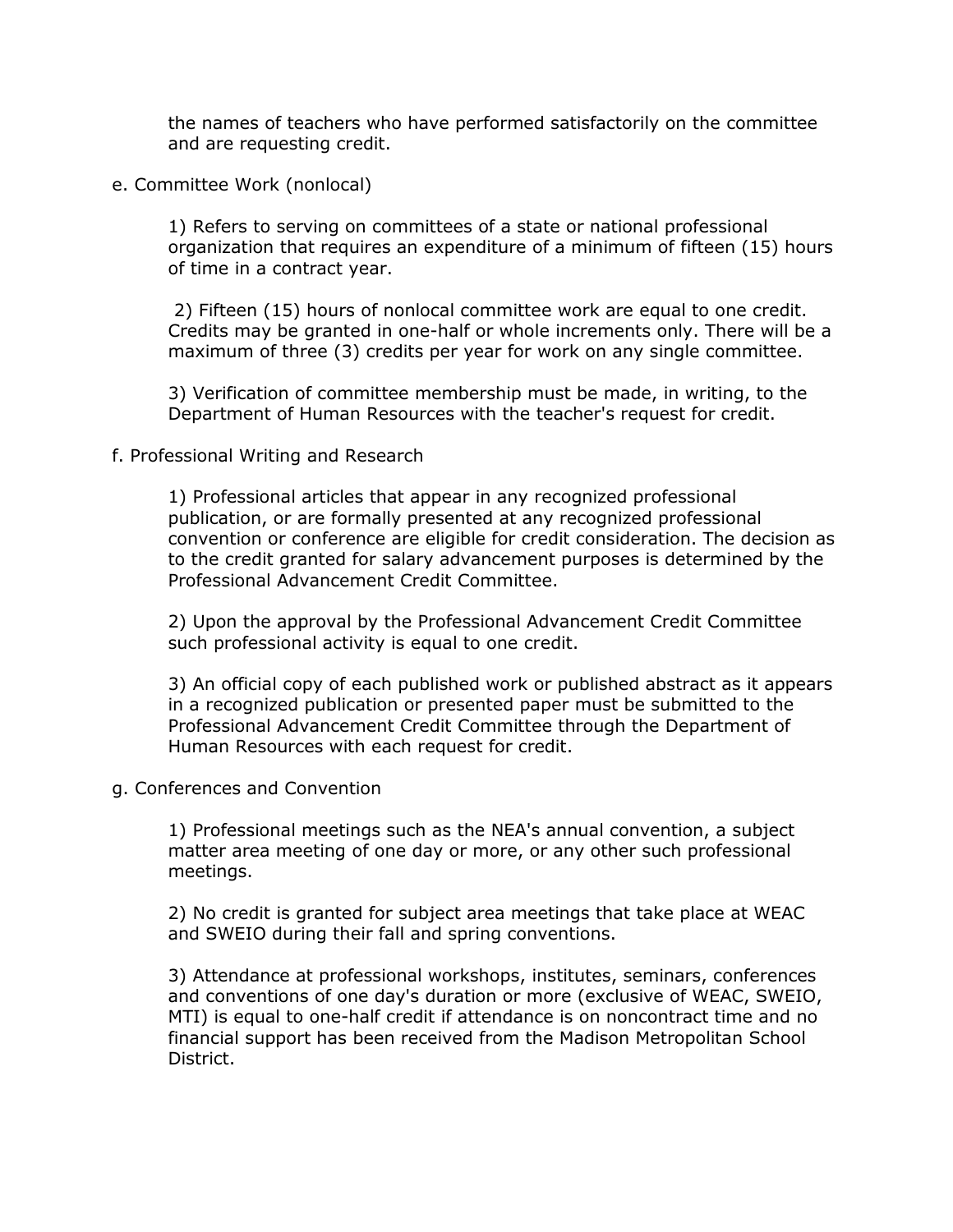4) Written certification of attendance by an appropriate convention or conference officer must accompany any request for credit.

5) Credits must be reported/requested within the school year during which the experience occurred per the timelines outlined in Section 2. No more than three (3) credits will be awarded for any single conference or convention.

h. Credit for Practical Experience Attained by Teachers Employed by the Madison Metropolitan School District.

1) Practical Experience shall be of three classifications:

a) Practical -- Employment covered by WORKER'S COMPENSATION (excluding agriculture teachers) in which the teachers use skills, attitudes and knowledge in their vocational field.

(1) Practical work experience may consist of either consecutive months of work experience or may be cumulative experience gained during summer and vacation work in no less than fourhour increments and documented by the Employer.

(2) Eight (8) hours will constitute a work day.

(3) One professional advancement credit shall be granted for each twenty (20) work days reported.

(4) A maximum of four (4) credits can be earned in one calendar year of which three (3) professional advancement credits can be earned in one summer.

(5) No more than three (3) professional advancement credits shall be granted for practical work experience from the same employer unless such experience is sufficiently varied to warrant such granting. If the experiences have been at least five (5) years apart, approval may be given for additional credit.

(6) Practical experience will relate only to the following vocational fields:

- (a) Agriculture
- (b) Business Education
- (c) Distributive Education
- (d) Home Economics
- (e) Trade and Industrial Education
- (f) Other vocational fields as may be established by

Madison Metropolitan School District.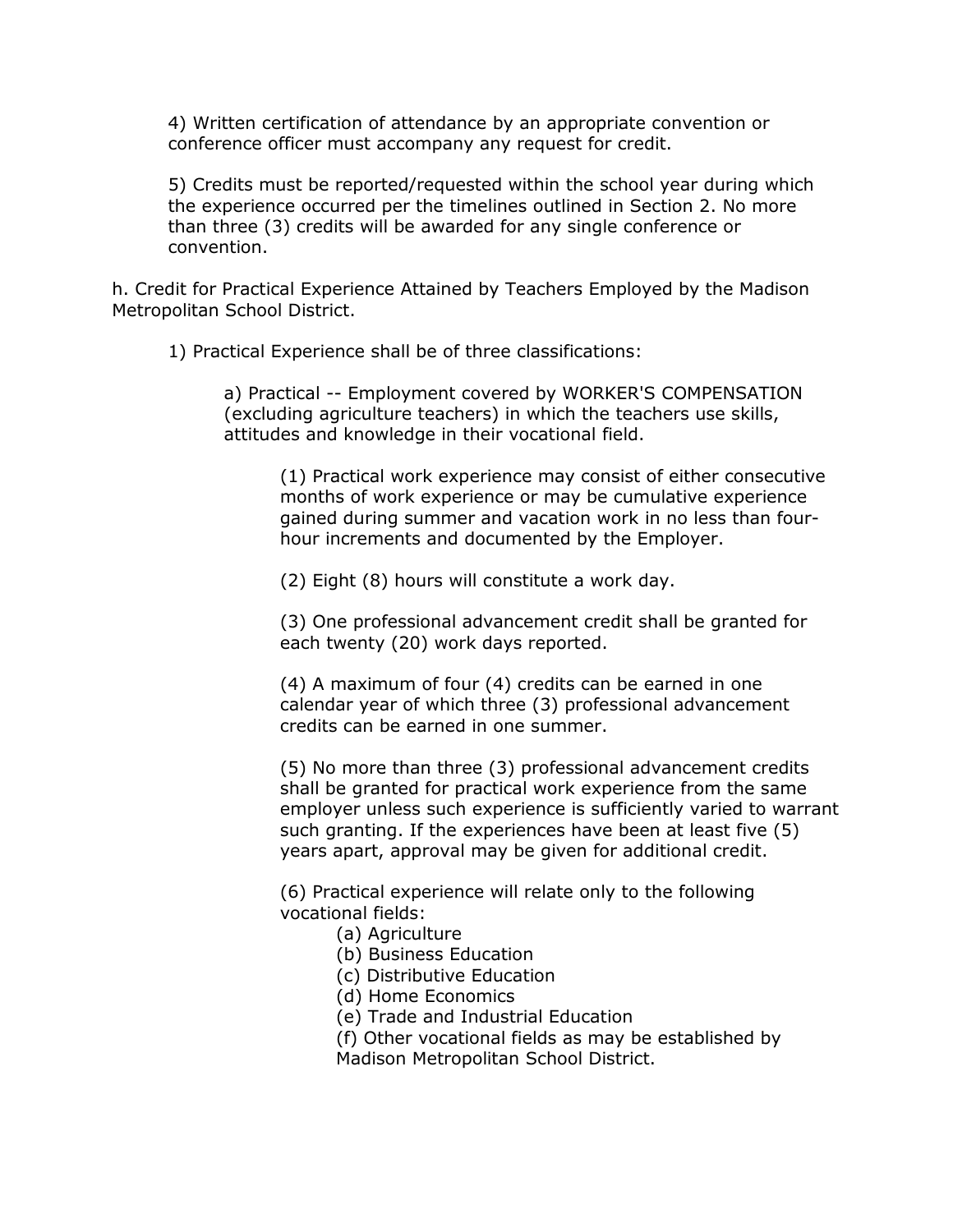(7) The applicant will supply proof of such experiences as reported on his/her application for vocational experience credit.

b) Technical - Vocational and technical school experience from an institution accredited by the North Central Association Commission on Accreditation and School Improvement, Higher Learning Commission, factory workshops, and like technical endeavors.

(1) Technical experience cannot be used for both college credit and professional advancement credit.

(2) One (1) hour of technical experience will count as eight (8) hours of practical work experience. One professional advancement credit shall be granted for each twenty (20) work days reported.

c) Guidance - Employment covered by Worker's Compensation in which counselors will learn attitudes and knowledge to help them counsel students.

(1) Eight (8) hours will constitute a work day.

(2) One (1) professional advancement credit shall be granted for each twenty (20) work days reported. (3) A maximum of three

(3) professional advancement credits can be earned in one summer. A maximum of twelve (12) credits may be used for professional guidance experience.

(4) No more than three (3) professional advancement credits shall be granted for practical work experience from the same employer unless such experience is sufficiently varied to warrant such granting. If the experiences have been at least five (5) years apart, approval may be given for additional credit.

(5) The applicant should be prepared to supply proof of such experiences as reported on his/her application for vocational experience credit.

6. The Board of Education and MTI will appoint three (3) members to a joint committee which will recommend to the principal parties criteria to be applied regarding which courses, conferences (type of) and conventions will qualify for credit and the number of hours which qualify for a credit.

7. a. Special Provision for Professional Advancement Credit for Completion of the Initial Educator License.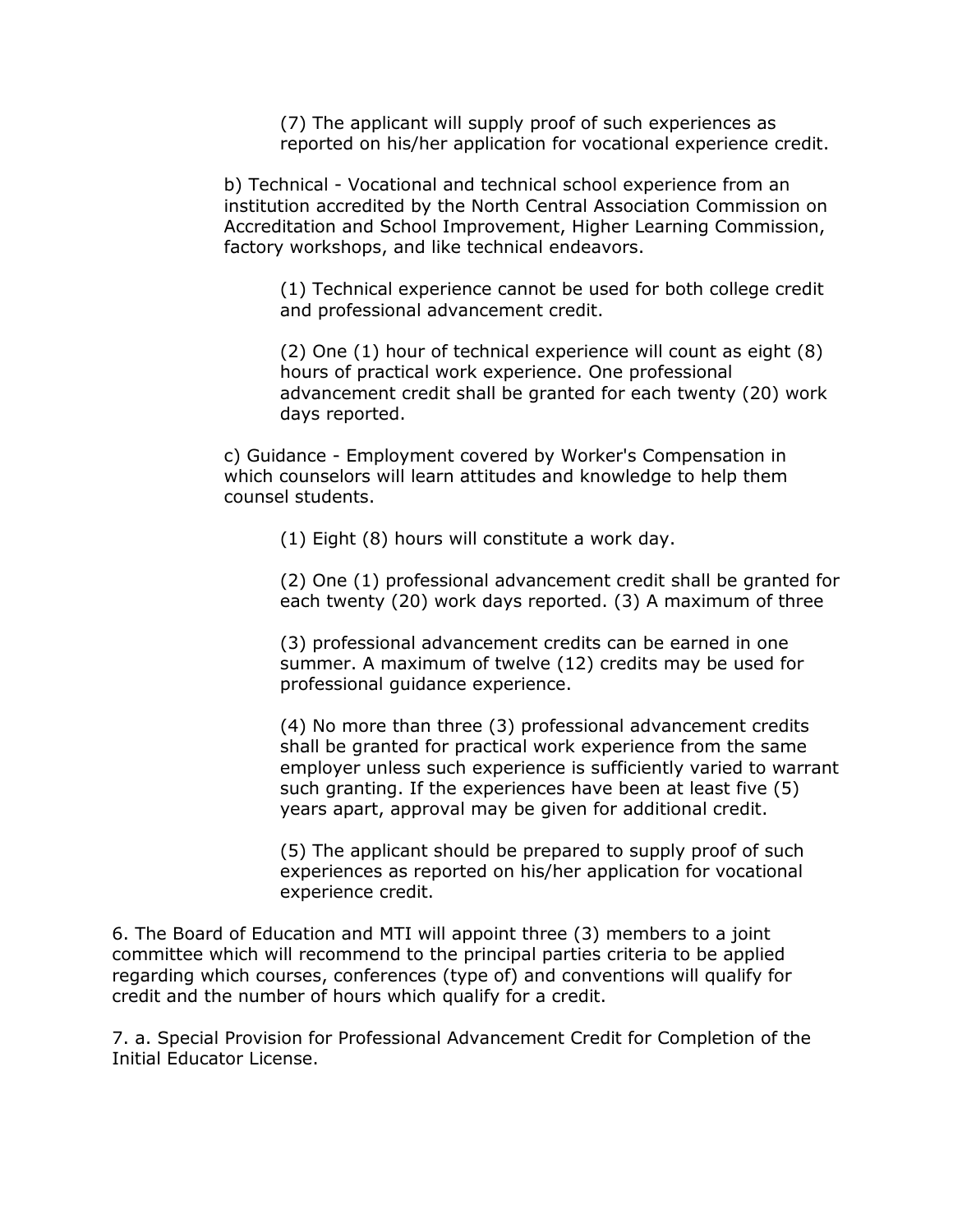1) An initial educator who voluntarily participates in the District offered initial educator program and qualifies for advancement under Wisconsin Administrative Code PI 34.17(4) shall be credited with six (6) professional advancement credits (PACs) upon receipt of his/her first professional educator license under Wisconsin Administrative Code PI 34.17 subject to the following conditions:

a) The goals and objectives of the Professional Development Plan (PDP), as developed by the teacher are aligned, at least in part [i.e. one of the goals], with the school/department/district improvement plan goals.

b) The PDP is submitted and reviewed by the teacher's principal/supervisor prior to submission to the PDP review team.

c) The PDP is submitted to the PDP review team. If the PDP is not found acceptable by the PDP review team, the teacher may request a meeting with the review team. At said meeting the teacher shall be provided reasons for the denial and shall receive recommendations from the review team for amendments to the PDP. After such meeting, the teacher may amend the PDP for acceptance.

d) PACs and/or academic credits which are part of the PDP, and have already been submitted, are consumed as part of the six (6) credits earned under this section.

e) Should the teacher complete more than six (6) PACs as part of the PDP, all credits shall be credited.

f) If the six (6) credits qualify the employee for track movement on the salary schedule, such movement shall be in accordance with credits earned pursuant to the procedure for track advancement.

b. Special Provision for Professional Advancement Credit for Completion of the Professional Educator License.

1) A professional educator who voluntarily participates in the District offered professional educator program and qualifies for advancement under Wisconsin Administrative Code PI 34.18 shall be credited with six (6) professional advancement credits (PACs) upon receipt of his/her renewal of his/her professional educator license under Wisconsin Administrative Code PI 34.18 subject to the following conditions:

a) The goals and objectives of the Professional Development Plan (PDP), as developed by the teacher are aligned, at least in part [i.e. one of the goals], with the school/department/district improvement goals.